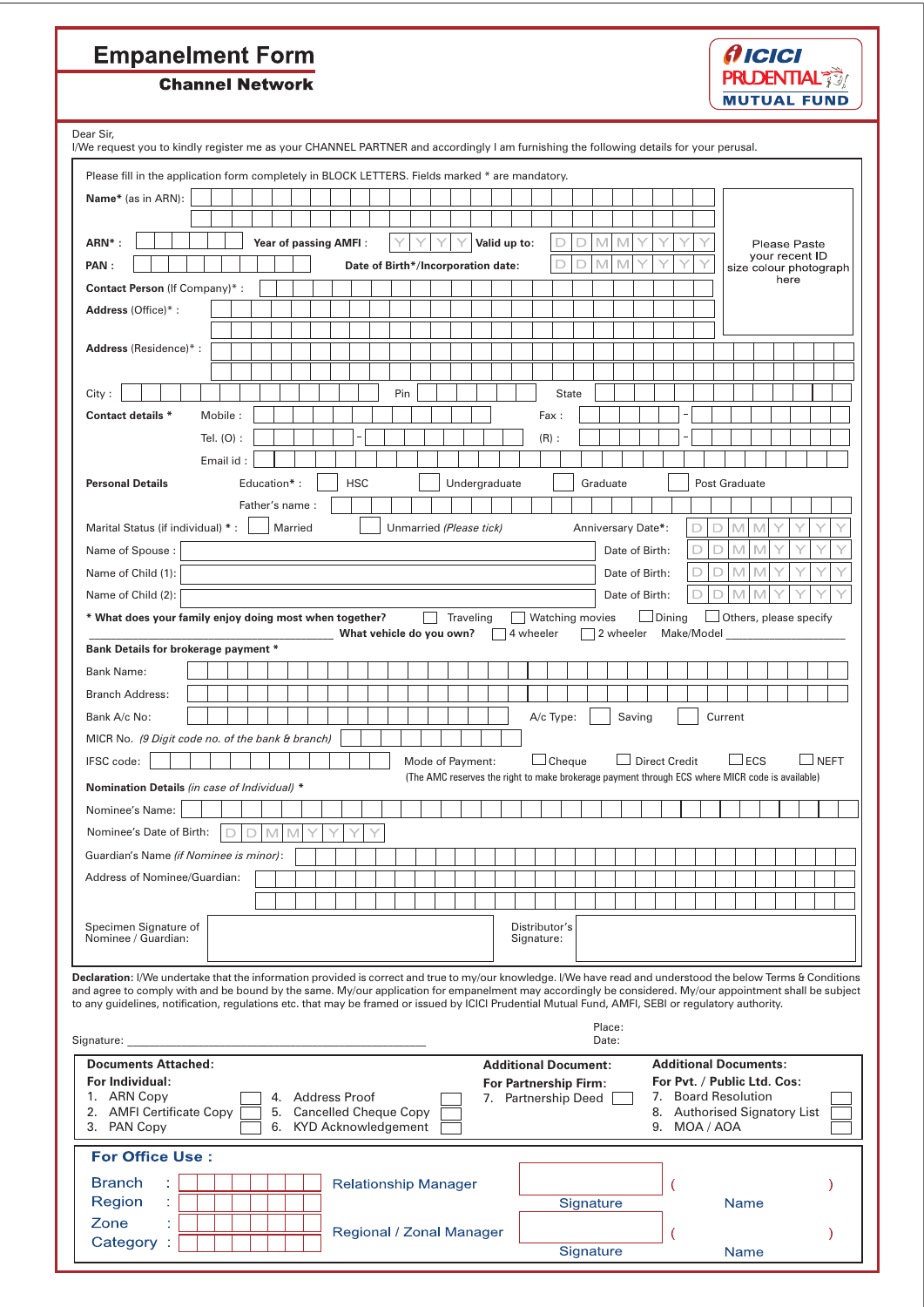## **TERMS & CONDITIONS**

- 1. Any term referred hereunder will have the same meaning as attributed under the Scheme Information Document of the respective schemes launched by IClCI Prudential Asset Management Company Limited ("AMC") on behalf of ICICI Prudential Mutual Fund ("MF").
- 2. The relationship between the AMC and the Distributor is that of principal to principal and does not create any agency relationship or employee-employer relationship between the AMC and the Distributor.
- 3. The Distributor agrees to comply with the provisions of SEBI/AMFI Circulars including but not limited to SEBI Circular No. Cir / IMD / DF / 5 / 2010 dated June 24, 2010 with regard to holding of valid certificate issued by AMFI/National Institute of Securities Markets (NISM), SEBI Circular No. SEB/IMD/CIR No. 4/168230/09 dated June 30, 2009 with regard to disclosure of all types of commission payment to them for different competing schemes from various mutual funds, SEBI/IMD/CIR No. 174648/2009 dated August 27, 2009 etc.
- 4. The Distributor agrees to comply with the relevant provisions of the Prevention of Money-Laundering Act, 2002 and Know Your Client norms laid down by SEBI and AMFI as applicable and amended from time to time. The onus of conducting/adhering to the KYC norms is on the Distributor and the Distributor will ensure proper verification of identity of Clients/investors.
- 5. The Distributor shall ensure that its employees or representatives have and at all times shall continue to hold all valid and subsisting approvals / registrations / certifications as may be required by law to perform its obligations hereunder during the term of appointment and that they have not and shall not violate / breach any of the terms and conditions subject to which such approvals / registrations / certifications have been granted.
- 6. The Distributor or its employees or representatives shall only make representations/ statements concerning units of Scheme as contained in the current Scheme Information Document (SID) and printed information issued by the MF / AMC as supplemental to such documents and shall highlight the risk associated with the investments in the Scheme to the investor.
- 7. The Distributor shall do all acts, deeds and things necessary on behalf of the MF/ AMC to enhance the investors' confidence and interest in the MF and ensure that the interests and reputation of the MF/ AMC are fully protected at all times and shall not undertake any obligation or incur any liability on behalf of the MF/AMC nor in any way pledge the MF/AMC's credit.
- 8. The Commission and the periodicity of its payments for each scheme of the MF will be decided by the AMC at its discretion. Further, the AMC has the right to revise the same from time to time as it thinks fit. The Distributor shall be eligible to receive commission based on the amounts mobilised by such Distributor under each scheme of the MF subject to such other terms and conditions as may be applicable. The AMC reserves the right to withhold the commission or any other amount payable to the distributor, pending submission of the declarations/documents/forms or any other information as required by the AMC.
- 9. The Distributor shall be solely responsible for resolution of all the investor grievances/complaints arising due to any acts or omission or gross negligence, misrepresentation, fraud or mistake not directly attributable to the AMC.
- 10. The Distributor shall not have any right or claim against the MF / AMC, for any loss incurred by it due to any revision made by the AMC in commission or any change of terms and conditions of distribution.
- 11. lncase the Distributor receives any commission or any other amount which is not due or payable to the Distributor, the AMC / MF shall be entitled to recover the same or adjust all such amounts as are paid wrongly or by mistake to the Distributor.
- 12. The Distributor shall only use advertising / sales material for distributing / selling the units of the MF as provided / approved by the MF / AMC and shall not make any modifications unless specifically approved by the MF/AMC.
- 13. The Distributor shall not indulge in any kind of malpractice or unethical practice to sell, market or induce any investor to buy the units of the scheme(s) of the MF.
- 14. The Distributor shall neither use nor display the logo or mark of the AMC/ MF (or any logo or mark similar thereto) in any manner whatsoever, without the AMC's prior written approval.
- 15. The Distributor (including all its employees, Distributor and representatives) undertakes to maintain strict confidentiality with regard to all matters, documents, reports and information given to the Distributor on confidential basis by the AMC / MF.
- 16. The Distributor shall ensure that the terms and conditions mentioned herein or as agreed from time to time are also complied with the Distributors' employees, Distributor (including sub-Distributor) and representatives.
- 17. The Distributor shall protect and keep harmless and indemnify the MF / AMC, against and in respect of any loss, claim, cost, charges, expenses (including legal fees and expenses), penalties whatsoever which the MF / AMC, may incur as a result of:
	- a) breach of any term or condition mentioned herein by the Distributor or any of its employees, Distributor (including sub-Distributor) and representatives;
	- b) fraudulent, improper, incorrect, wrongful or negligent performance, work, service, act or omission by the Distributor including any of its employees, and representatives;
	- c) willful misconduct of the Distributor or any of its employees, Distributor (including sub-Distributor) and representatives.
- 18. The Distributor shall promptly provide on periodic basis such written declaration / confirmations along with supporting documents as required by the AMC to ensure compliance with all applicable laws/rules/regulations/guidelines/SEBI/ AMFI circulars.
- 19. The Distributor shall not restrict the right of investor for changing the distributor, if the investor wishes to do so.
- 20. The AMC shall have the right to terminate the appointment of a Distributor at any time without assigning any reason thereof. A Distributor may also terminate his/ her / its relationship at any time after informing the MF / AMC, through a letter by giving prior written notice of 30 days.
- 21. Disputes arising out of this arrangement will be subject to the jurisdiction of the courts in Mumbai City only.
- 22. The commission / brokerage payable by the AMC in respect of distribution of Mutual Fund Units by the Distributor will be as per the brokerage structure as may be notified by AMC from time to time and will be inclusive of all taxes, cesses, charges and levies.
- 23. The Distributor agrees not to distribute the products of AMC to such investors who are banned from investing in India.

l/We have fully read, understood and accepted the above mentioned terms and conditions and to agree to abide by the same. I/We agree to submit declarations/documents/forms as required by AMC from time to time.

I/we further agree to abide by the code of conduct and rules/regulations laid down by SEBI and AMFI. I/We shall neither pass on or rebate brokerage back to investors nor tempt them with rebate/gifts. I/We further have no objections in the AMC taking any disciplinary action against me/us or any of my/our employee or representative who is found violating this regulations/code of conduct.

The Distributor agrees to provide all the documents to MF/AMC, in order to comply with the provisions of Know Your Distributor norms laid down by AMFI/SEBI as amended from time to time.

|                           |                                       |         | Place: The contract of the contract of the contract of the contract of the contract of the contract of the contract of the contract of the contract of the contract of the contract of the contract of the contract of the con |        |  |
|---------------------------|---------------------------------------|---------|--------------------------------------------------------------------------------------------------------------------------------------------------------------------------------------------------------------------------------|--------|--|
| Signature of Distributor: |                                       | Date:   |                                                                                                                                                                                                                                |        |  |
| Agency Manager (if any):  | <b>AM Signature</b><br>Not applicable | AM Name |                                                                                                                                                                                                                                | AM ARN |  |